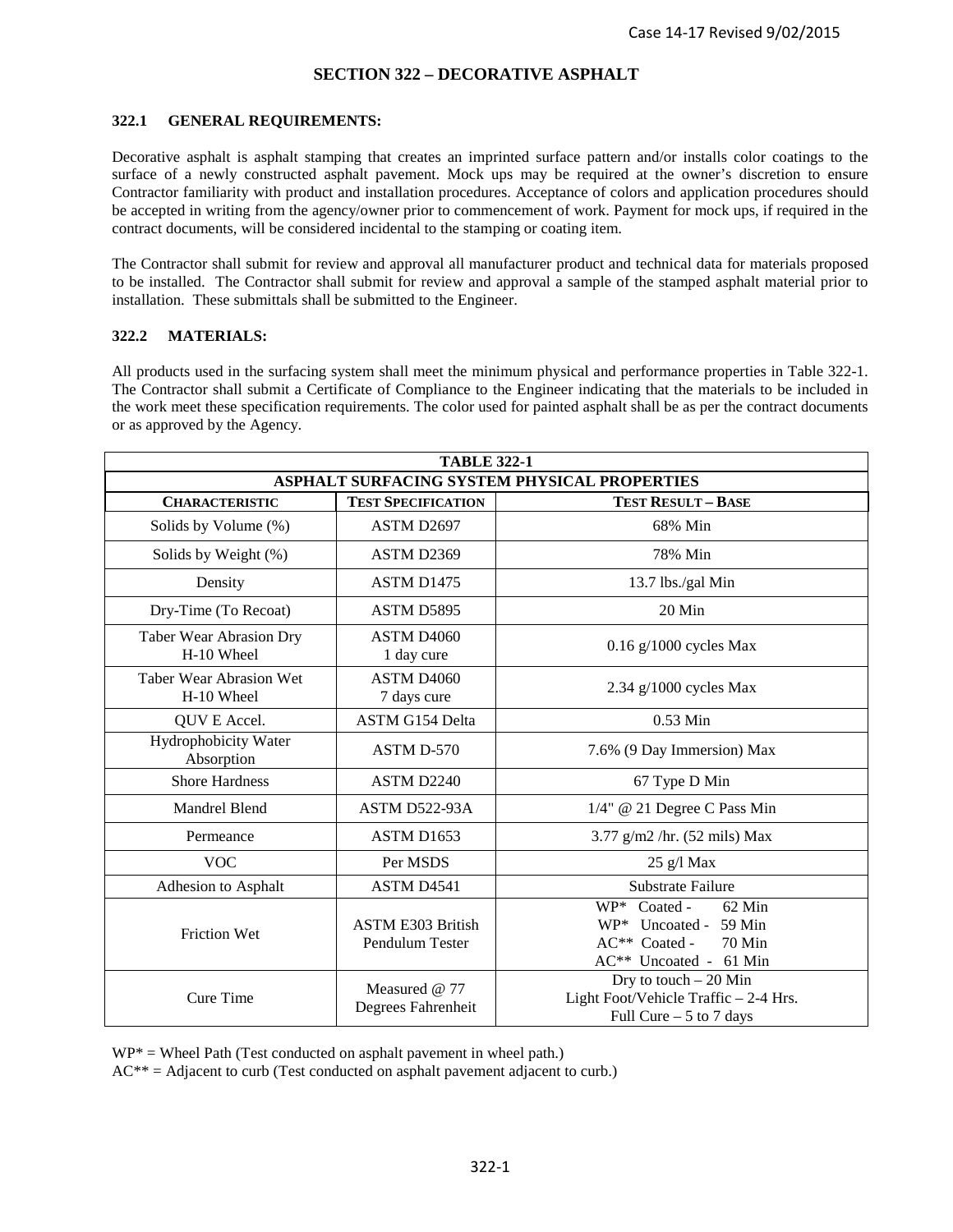## **SECTION 322 – DECORATIVE ASPHALT**

### **322.3 INSTALLATION & SURFACE PATTERNING:**

The patterning equipment shall be metal templates that shall correspond to the patterns shown in the project plans and specifications.

The Contractor shall obtain the Engineer's approval prior to beginning asphalt stamping.

When new asphalt is to be stamped, it shall have one overnight period to set prior to stamping for conventional mixes and ARAC mixes shall have 30 days to set prior to the stamping/coating process. Asphalt shall be fully compacted prior to positioning the patterning template and meet all the requirements set forth in Sections 321 or 325 as applicable.

For raised medians and other areas not subject to vehicular traffic, the surface course shall be at least 2-1/2" of 1/2" or 3/8" Marshall Low Traffic asphalt concrete mix in accordance with Section 710, or as approved by the engineer.

The asphalt to be stamped shall be uniformly heated using infrared technology to a temperature that shall not exceed 280 degrees Fahrenheit. Templates shall be set in place using a plate compactor and fully embedded into the asphalt.

The template imprint depth shall be 3/8" over 95% of the patterned area. Template print depth shall be inspected prior to coating to ensure compliance. All hand tooling shall be complete, full depth, aligned vertically, and shall extend to the edge of the asphalt pavement, common edge, concrete curb, gutter, or other border. There shall be no over print or shadowing of patterns and no remnants of excess print on surrounding unintended areas. Should overprinting or other imperfections occur, these areas shall be repaired by using the same process outlined in this section to return the asphalt to a smooth condition to that of the unstamped area(s).

**322.3.1 Surfacing System (Painted Asphalt & Clear Coat Sealant):** The air temperature shall be at least 45<sup>o</sup> F and rising before the application of surface system products begins. There shall also be no precipitation expected within 24 hours of the anticipated surfacing completion. The surface shall be free from laitance, grease, deleterious oils, or any other foreign matter prior to placing any pavement coating.

The surfacing system products shall be spray-applied. Where required to cover small areas, the surfacing system may be applied using brooms or brushes. When complete, the entire asphalt surface shall be uniformly covered with the surfacing product with no exposed asphalt present.

The Contractor shall use sufficient masking to ensure that the surface system products are applied only where specified. Masking shall be complete and no overspray, or other imperfections, onto surfaces not designated as coated surfaces shall be allowed.

The Contractor shall apply the surface system products per the manufacturer's recommendations. After the colorant has had sufficient time to set, a clear coat sealant, if required, shall be applied per the manufacturer's recommendations.

Total thickness of the surfacing product shall be per the manufacturer's recommendations or greater including the sealant.

After the surfacing system products have been applied, the treated asphalt shall not be exposed to vehicular traffic for eight (8) hours, or per the manufacturer's recommendations.

#### **322.4 MEASUREMENT:**

Approved and accepted decorative asphalt installations shall be measured by the square foot for asphalt surface patterning with color coating or for asphalt surface color coating without surface patterning. The measurement for asphalt stamping specialty design shall be the number of approved and accepted installations of each specialty design. Asphalt coloring shall be measured by the square foot.

#### **322.5 PAYMENT:**

Payment for specialty designs, for asphalt surface patterning with color coating, and for asphalt surface color coating without surface patterning shall be at the contract unit price and shall be full compensation for furnishing all labor,